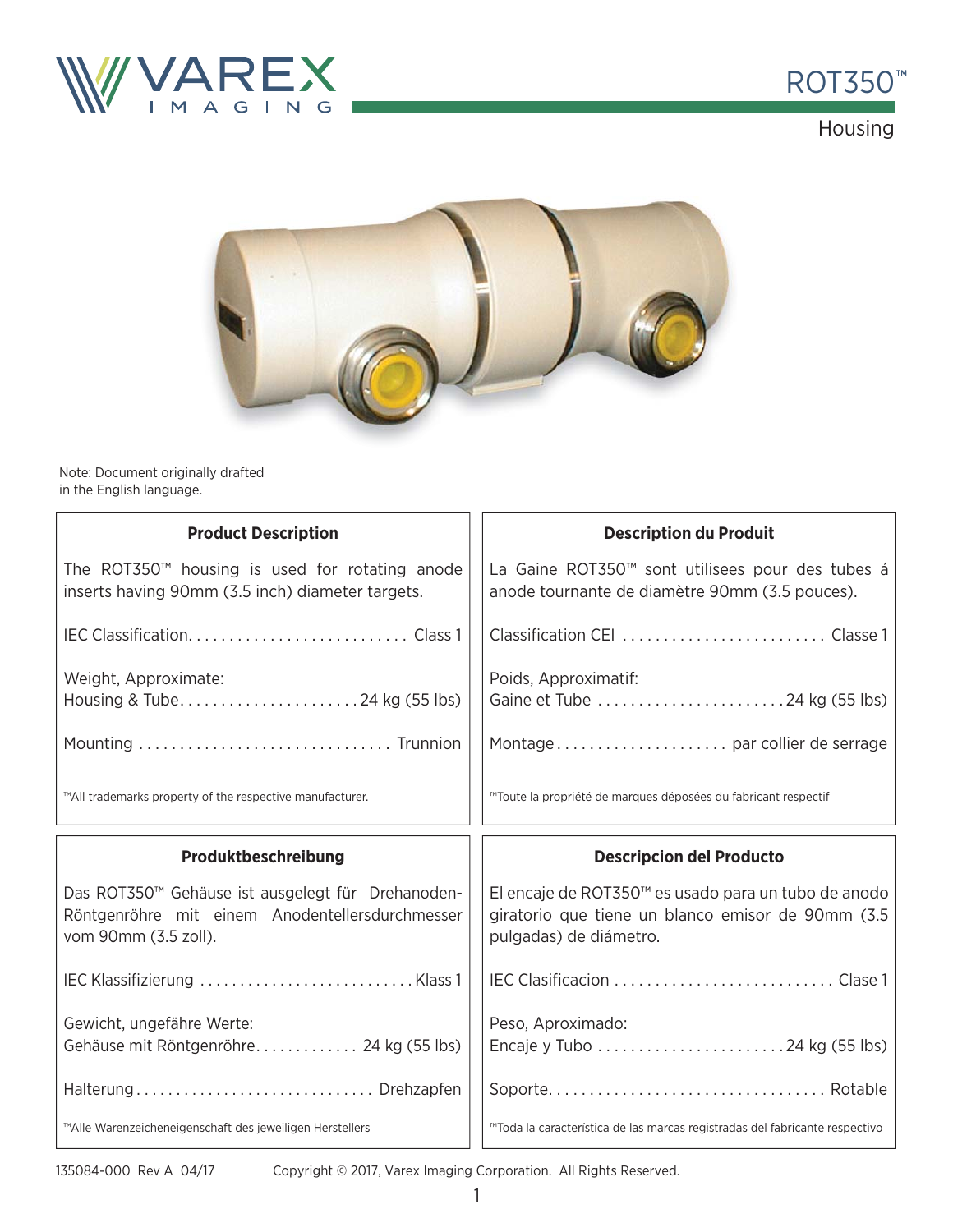



| <b>Product Description</b>                                                                                    | <b>Description du Produit</b>                                                                                                                                      |  |
|---------------------------------------------------------------------------------------------------------------|--------------------------------------------------------------------------------------------------------------------------------------------------------------------|--|
| Maximum Potential Difference  150 kV                                                                          |                                                                                                                                                                    |  |
| Maximum X-Ray Tube Assembly Heat Content                                                                      | Capacité thermique de la gaine  1,250 kJ (1,700 kUC)                                                                                                               |  |
| Maximum Housing Temperature  85°C                                                                             | Température maximale de la gaine  85°C                                                                                                                             |  |
| Maximum Continuous Heat Dissipation<br>without Air Circulator  250 W (350 HU/sec)                             | Dissipation thermique continue de la gaine<br>sans Échangeur de Chaleur  250 W (350 UC/sec)<br>avec Échangeur de Chaleur  350 W (490 UC/sec)<br>Ensemble Radiogène |  |
| X-ray tube assembly<br>Permanent Filtration  0.7mm AI IEC 60522                                               |                                                                                                                                                                    |  |
| Loading Factors for Leakage Radiation  150 kV, 4.0 mA                                                         | Technique de mesure du courant de fuite 150 kV, 4.0 mA                                                                                                             |  |
| Temperature Limits for Storage and Transport  -25°C to +70°C<br>Atmospheric Pressure Range  70 kPa to 106 kPa | Limites de Température Pour le Transport et Pour L'Emmasinage<br>Limites de pression atmosphérique  70 kPa à 106 kPa                                               |  |
| 5A @ 125 Vac                                                                                                  | Interrupteur Thermique  Normalement Fermé<br>5A a 125 Vca                                                                                                          |  |
| (Activates on Bellow extension near 75 +/-5°C)                                                                | (Agit sur le déplacement de la bessieenviron 75 +/-5°C)                                                                                                            |  |
| X-Ray Tube Assembly (Complies to)  IEC 60601-2-28                                                             | Ensemble Radiogène (Conforme aux)  CEI 60601-2-28                                                                                                                  |  |
|                                                                                                               |                                                                                                                                                                    |  |
| Produktbeschreibung                                                                                           | <b>Descripcion del Producto</b>                                                                                                                                    |  |
|                                                                                                               | Voltaje de diferencia maxima  150 kV                                                                                                                               |  |
| Wärmespeicherkapazitat des Gehäuses  1,250 kJ (1,700 kHU)                                                     | Capacidad del almacenaje termal de encaje . 1,250 kJ (1,700 kHU)                                                                                                   |  |
| Maximale Gehäusetemperatur  85°C                                                                              | Temperatura máxima de la encaje  85°C                                                                                                                              |  |
| Maximale Wärmeverteilung<br>ohne Wärmetauscher 250 W (350 HU/sek)<br>mit Wärmetauscher  350 W (490 HU/sek)    | Difusion del calor continuo del encaje                                                                                                                             |  |
| Röntgenstrahlers                                                                                              | Ensamblaje de Tubo de Rayos X                                                                                                                                      |  |
| Lecktechnikfaktoren  150 kV, 4.0 mA                                                                           | Escape tecnico factor  150 kV, 4.0 mA                                                                                                                              |  |
| Temperaturgrenzen für Aufbewahrung und Transport                                                              | Temperatura Limitada de Almacen y Transporte  -25°C a +70°C<br>Límites de la presión atmosférica  70 kPa a 106 kPa                                                 |  |
| Thermoschalter  normalerweise Geschlossen                                                                     | 5A @ 125 Vac                                                                                                                                                       |  |
| 5A @ 125 Vac<br>(Aktiviert durch Ausdehnung der Gummimembranungefähr 75 +/-5°C)                               | (Se activa con una extensión sopladacerca de 75 +/-5°C)                                                                                                            |  |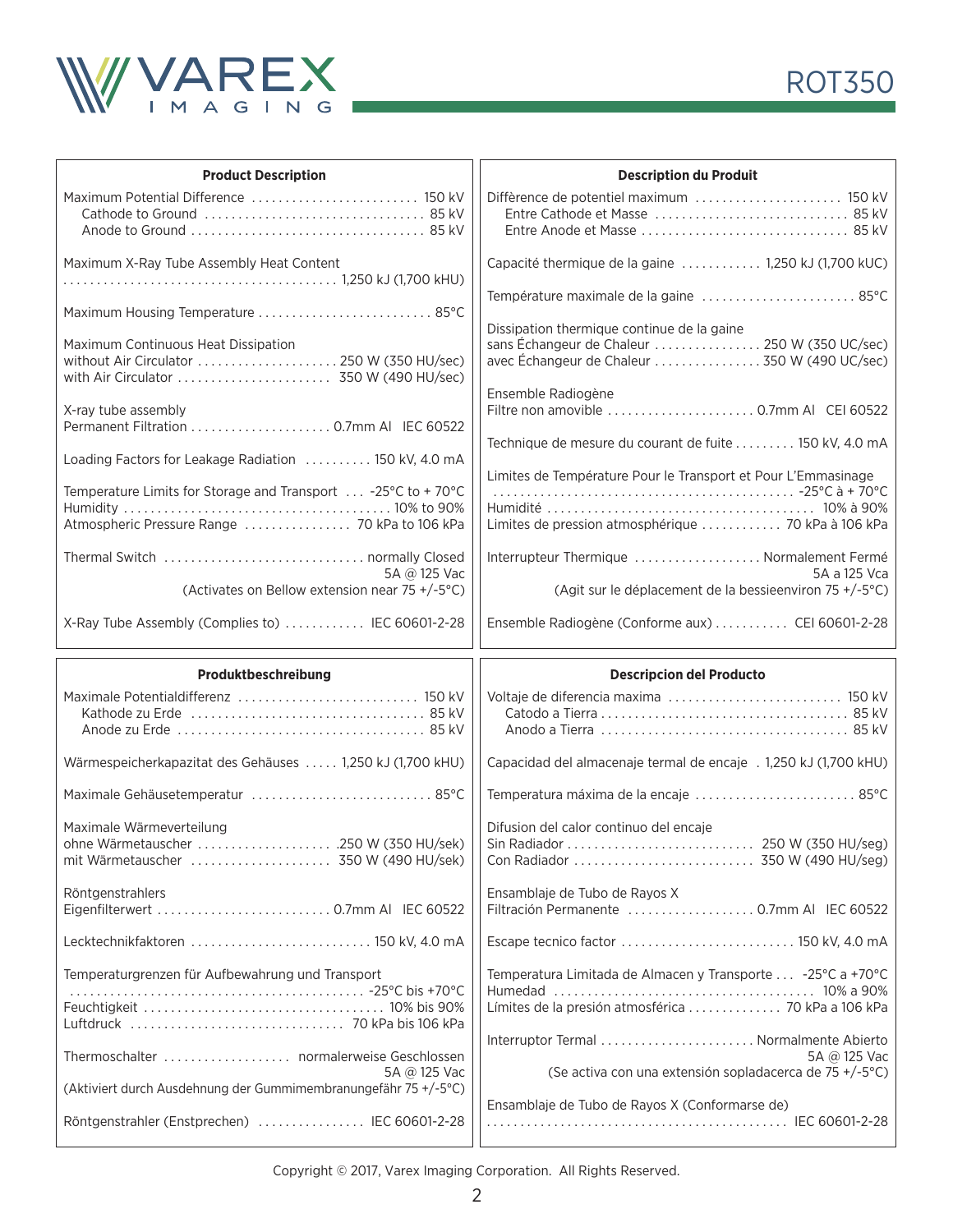



Housing Outline Drawing Dessin d' Encombrement de la Gaine Mabseichnungen des Gehäuses Esquema Detallado del Encaje

Dimensions are for reference only Les dimensions sont pour la référence seulement Maße sind als nur Referenz Las dimensiones están para la referencia solamente



Copyright © 2017, Varex Imaging Corporation. All Rights Reserved.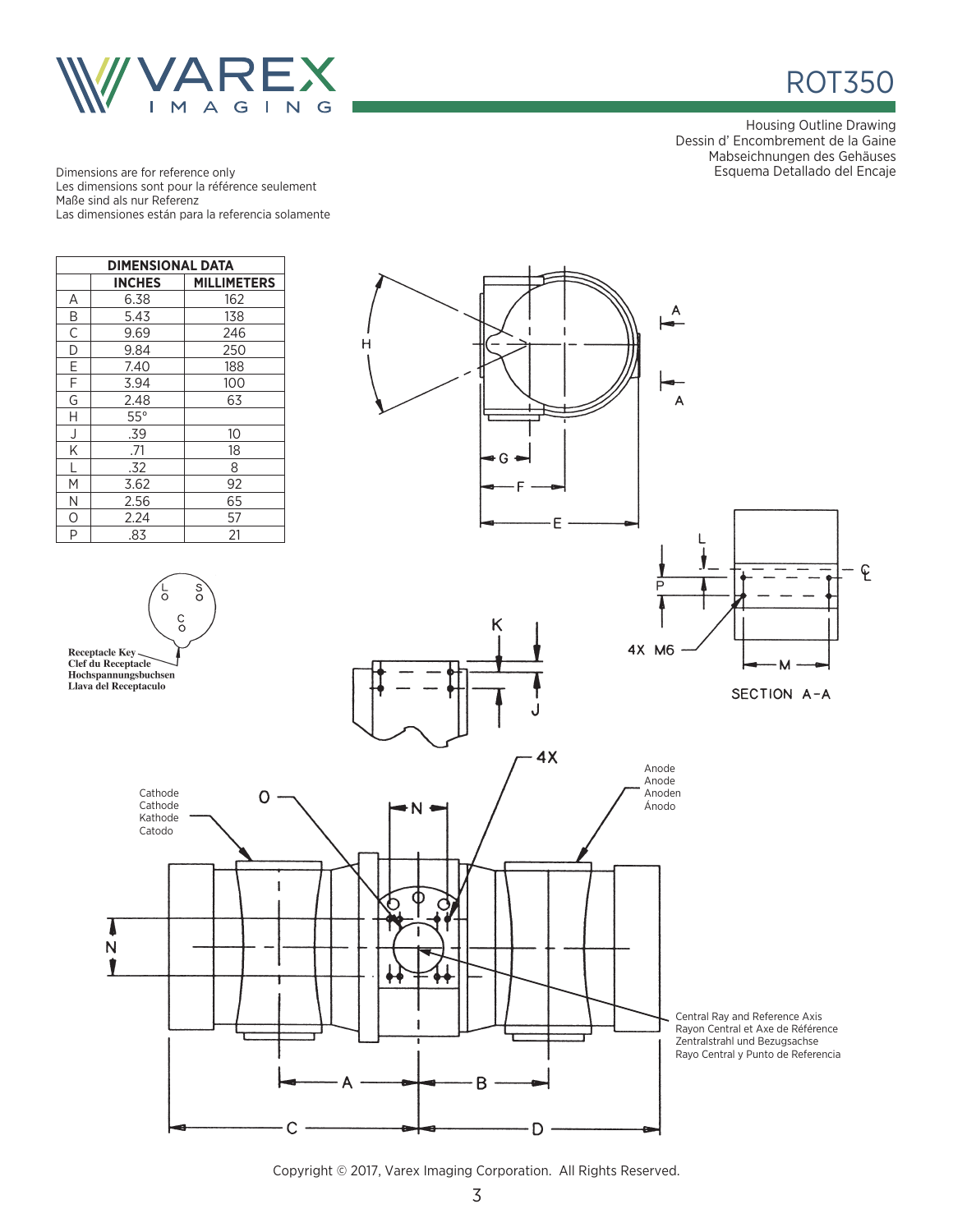



Stator Ratings and Characteristics Spécificités et Caractéristiques du Stator Statornennleistungen und Merkmale Caracteristicas y Clarificacion de la Bovina

Stator - Wiring Diagram - Refer to the equipment manufacturer's instructions. Stator - Schéma de Câblage - est décrit dans les équipement Instructions de Constructeur.

Stator - Drahtfarbentabelle - Siehe Ausrüstung Herstellerangaben.

Bovina - Diagramas - Refierase a las instrucciones de la compañia que hizo el equipo.

| <b>Stator Drive Frequency</b><br>Fréquence d'entraînement du stator<br>Statorantrieb Frequenz<br>Frecuencia de la impulsión del estator | <b>RPM</b>     |
|-----------------------------------------------------------------------------------------------------------------------------------------|----------------|
| 50/60 Hz                                                                                                                                | 2800/3400 ±10% |
| 150/180 Hz                                                                                                                              | 8200/9600 ±10% |

| <b>Stator Power:</b><br>Time to full speed of the anode is a function of the power<br>rating of the "starter" and the weight / diameter of the<br>anode. The ROT350 stator is rated for regular speed and<br>high speed starters                        |                                                   |                                                                                                                                                                                                                                           | <b>Puissance du stator:</b><br>Le temps nécessaire à la montée en pleine vitesse est<br>fonction de la puissance du démarreur et du poids/diamétre<br>del'anode. Le stator ROT350 est prévus pour une vitesse<br>normale et pour une vitesse rapide.        |  |
|---------------------------------------------------------------------------------------------------------------------------------------------------------------------------------------------------------------------------------------------------------|---------------------------------------------------|-------------------------------------------------------------------------------------------------------------------------------------------------------------------------------------------------------------------------------------------|-------------------------------------------------------------------------------------------------------------------------------------------------------------------------------------------------------------------------------------------------------------|--|
| <b>Voltage:</b><br>60Hz<br>180Hz                                                                                                                                                                                                                        | <b>Start</b><br><b>230 VAC</b><br>400 VAC         | Run<br>75 VAC<br>85 VAC                                                                                                                                                                                                                   | <b>Voltage:</b><br>Démarrage Entretien<br>75 VAC<br><b>230 VAC</b><br>60Hz<br>180Hz<br><b>400 VAC</b><br>85 VAC                                                                                                                                             |  |
| <b>Time to Full Speed:</b><br>50/60 Hz<br>1.0 sec.<br>150/180 Hz<br>2.0 sec.<br>Immediately following high speed anode rotation, the rotor<br>speed must be reduced to 4000 r/min or less within 10<br>seconds using a suitable dynamic braking device. |                                                   |                                                                                                                                                                                                                                           | Temps our atteindre la vitesse maximum:<br>50/60 Hz<br>$1.0$ sec.<br>150/180 Hz<br>2.0 sec.<br>Immédiatement aprés la rotation à 4000 t/min ou moins en<br>10 secondes en utilisant un système de freinage dynamique<br>approprié.                          |  |
|                                                                                                                                                                                                                                                         |                                                   |                                                                                                                                                                                                                                           |                                                                                                                                                                                                                                                             |  |
| ausgelegt.                                                                                                                                                                                                                                              | <b>Statorleistung:</b>                            | Die Zeitspanne bis zur vollen Geschwindigkeit des<br>Anodentellers ist eine funktion aus der Nennleistung des<br>Anlaufgerätes und Gewichtes bzw. Durchmessers des Tellers.<br>Die ROT350 stator ist für hoch- und normaltourigen Betrieb | <b>Poder de la Bovina:</b><br>La velocidad maxima del anodo giratorio es obtenida por<br>el poder del arrancador y es relacionado con el peso y<br>diametro del anodo. La bovina de ROT350 es usada con<br>velocidad regular y velocidad alta al principio. |  |
| Spannung:<br>60Hz<br>180Hz                                                                                                                                                                                                                              | <b>Anlauf</b><br><b>230 VAC</b><br><b>400 VAC</b> | Weiterlauf<br>75 VAC<br>85 VAC                                                                                                                                                                                                            | Voltaje:<br><b>Funcionar</b><br><b>Empezar</b><br>75 VAC<br>60Hz<br><b>230 VAC</b><br>180Hz<br>85 VAC<br><b>400 VAC</b>                                                                                                                                     |  |
| <b>Hochlaufzeit:</b><br>50/60 Hz<br>150/180 Hz                                                                                                                                                                                                          | 1.0 sek.<br>2.0 sek.                              | Unter Verwendung einer geeigneten Anogenbremse muß                                                                                                                                                                                        | Tiempo Para la Velocidad Maxima:<br>50/60 Hz<br>1.0 seg.<br>150/180 Hz<br>2.0 seg.<br>Immediatamente despues de obtener la velocidad alta del<br>anodo giratario, la velocidad del rotador debe der reducida                                                |  |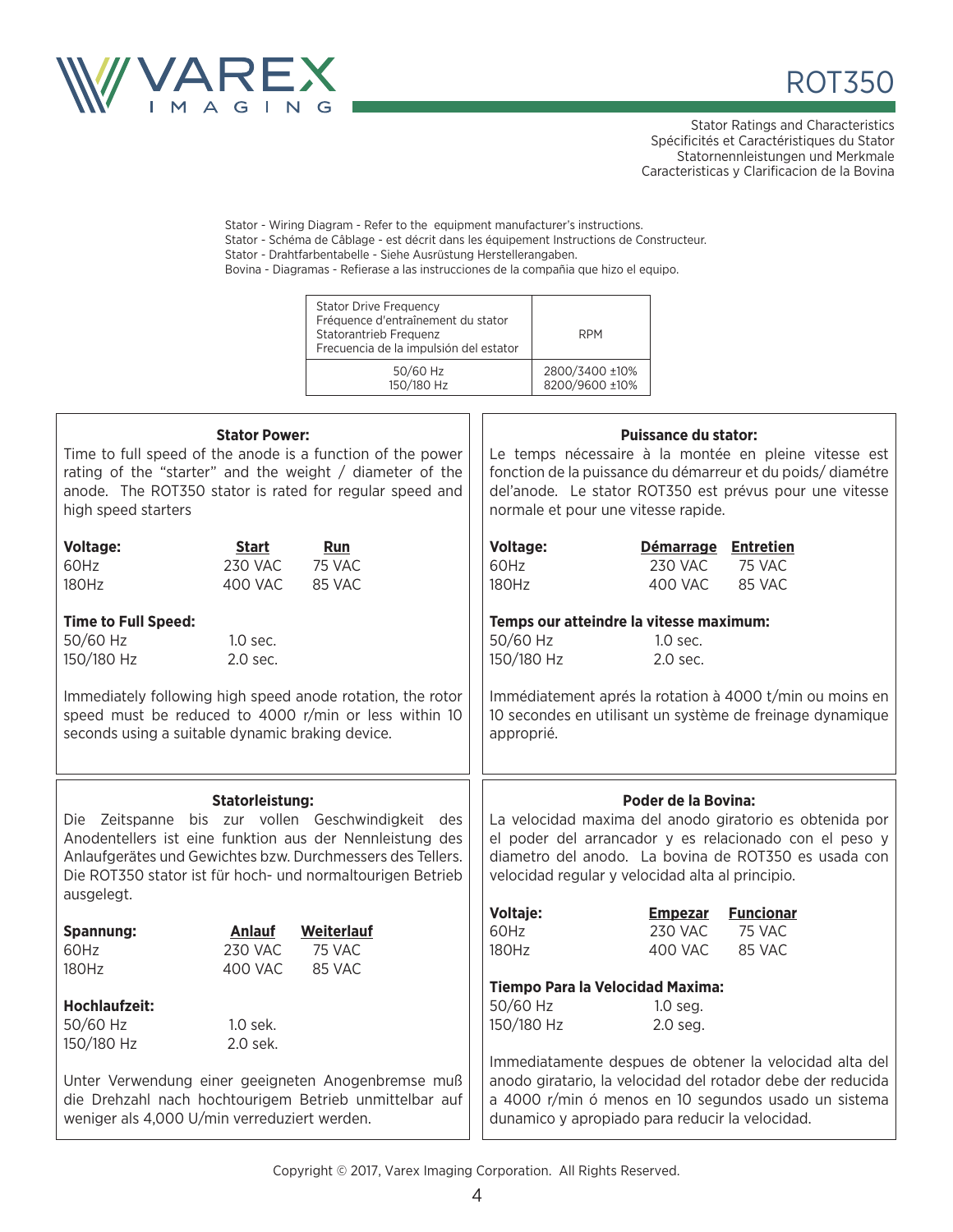

ROT350

Housing Cooling Characteristics Caractéristiques de Refroidissement de la Gaine Gehäuseabkühlungscharakteristiken Caracteristicas de Enfriamiento del Encaje



| Note:                                                                                                                                                                                              | <b>Remarque:</b>                                                                                                                                                                                                                | Anmerkungen:                                                                                                                                                                                                                                                                         | Nota:                                                                                                                                                                               |
|----------------------------------------------------------------------------------------------------------------------------------------------------------------------------------------------------|---------------------------------------------------------------------------------------------------------------------------------------------------------------------------------------------------------------------------------|--------------------------------------------------------------------------------------------------------------------------------------------------------------------------------------------------------------------------------------------------------------------------------------|-------------------------------------------------------------------------------------------------------------------------------------------------------------------------------------|
| 1. Heat inputs into housing include tube<br>power, filament power, and stator power.<br>2. Heating curves based on no restric-<br>tions of natural convection around tube    <br>housing assembly. | L'apport calorifique dans la gaine incult  <br>la puissance du tube, du filament et du<br>stator.<br>2. Courbes d'échauffement basées sur<br>une circulation d'air naturelle sans en-<br>trave autour de l'ensemble gaine-tube. | Der wärmungskurven berücksichtigen<br>die Verlustleistung aus der Anode, der<br>Kathode und des stators.<br>2. Die Heizkurven basieren auf keinerlei 12. Las curvas de calentamiento no son<br>Einschränkung der natürlichen Kon-<br>vektion in der Umgebung der Strahler-<br>haube. | La energia del encaje incluye el poder<br>del tubo, el poder del filamento y el<br>poder de la bovina.<br>afectadas por el calor natural creado en<br>la parte exterior del encaje. |

Copyright © 2017, Varex Imaging Corporation. All Rights Reserved.